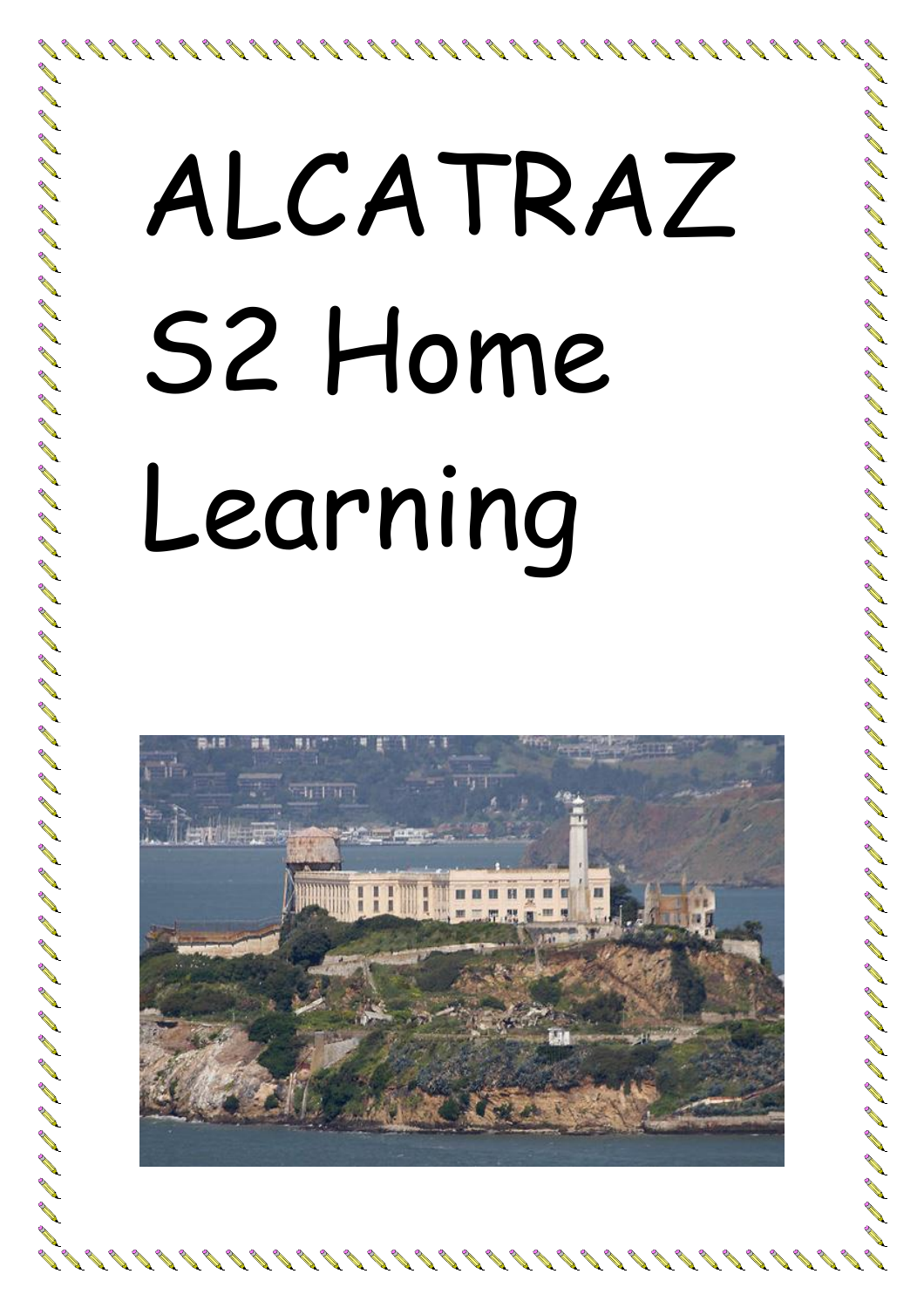# **The Big Picture**



jotter/on paper.

- On your own, you will read and work through this unit on 'Alcatraz.'
- Once the unit is completed, you will have a lot of information on Alcatraz and you will be asked to write a report on this topic and a piece of imaginative writing.
- You will receive the unit in two parts – this is part one which you should aim to complete over the next two weeks.
- You can write your answers in this booklet or in your

# **Skills**

During this unit you will develop your skills in Reading, Writing, Listening and Talking.

### **Reading**

- Before and as I read, I can apply strategies and use resources independently to help me find the information I need.
- Using what I know about the features of different types of texts, I can find, select, sort, summarise, link and use information from different sources.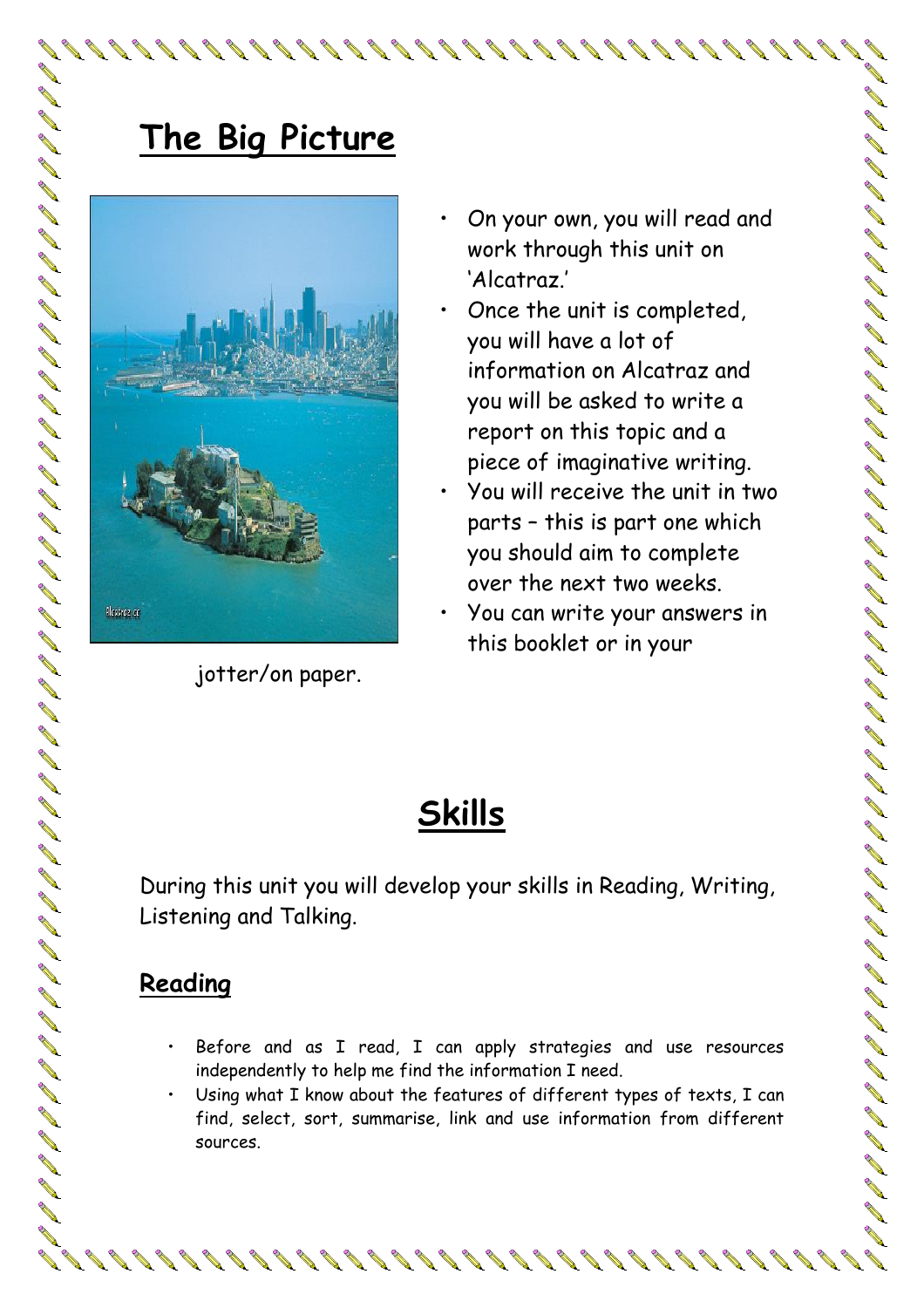• To show my understanding across different areas of learning, I can:

- clearly state the purpose, main concerns, concepts or arguments and use supporting detail to make inferences from key statements and state these accurately in my own words
- To show my understanding, I can give detailed, evaluative comments, with evidence, on the content and form of short texts, and respond to different kinds of questions and other types of close reading tasks.

#### **Writing**

イイルリクリカリ イクリア カメリア カイカリ クリア クリアリ ストリ コイトリア コイトリア コイトリア コイト

- I can use a range of strategies and resources independently and ensure that my spelling, including specialist vocabulary, is accurate.
- As appropriate to my purpose and type of text, I can punctuate and structure different types of sentences with sufficient accuracy, and arrange these to make meaning clear, showing straightforward relationships between paragraphs.
- Throughout the writing process, I can review and edit my writing independently to ensure that it meets its purpose and communicates meaning clearly at first reading.
- I can use notes and other types of writing to generate and develop ideas, retain and recall information, explore problems, make decisions, or create original text.
- By considering the type of text  $I$  am creating,  $I$  can independently select ideas and relevant information for different purposes, and organise essential information or ideas and any supporting detail in a logical order. I can use suitable vocabulary to communicate effectively with my audience.
- I can convey information and describe events, explain processes or concepts, providing substantiating evidence, and synthesise ideas or opinions in different ways.

#### **Listening and Talking**

- When I engage with others I can make a relevant contribution, ensure that everyone has an opportunity to contribute and encourage them to take account of others' points of view or alternative solutions.
- As I listen or watch, I can clearly state the purpose and main concerns of a text and make inferences from key statements.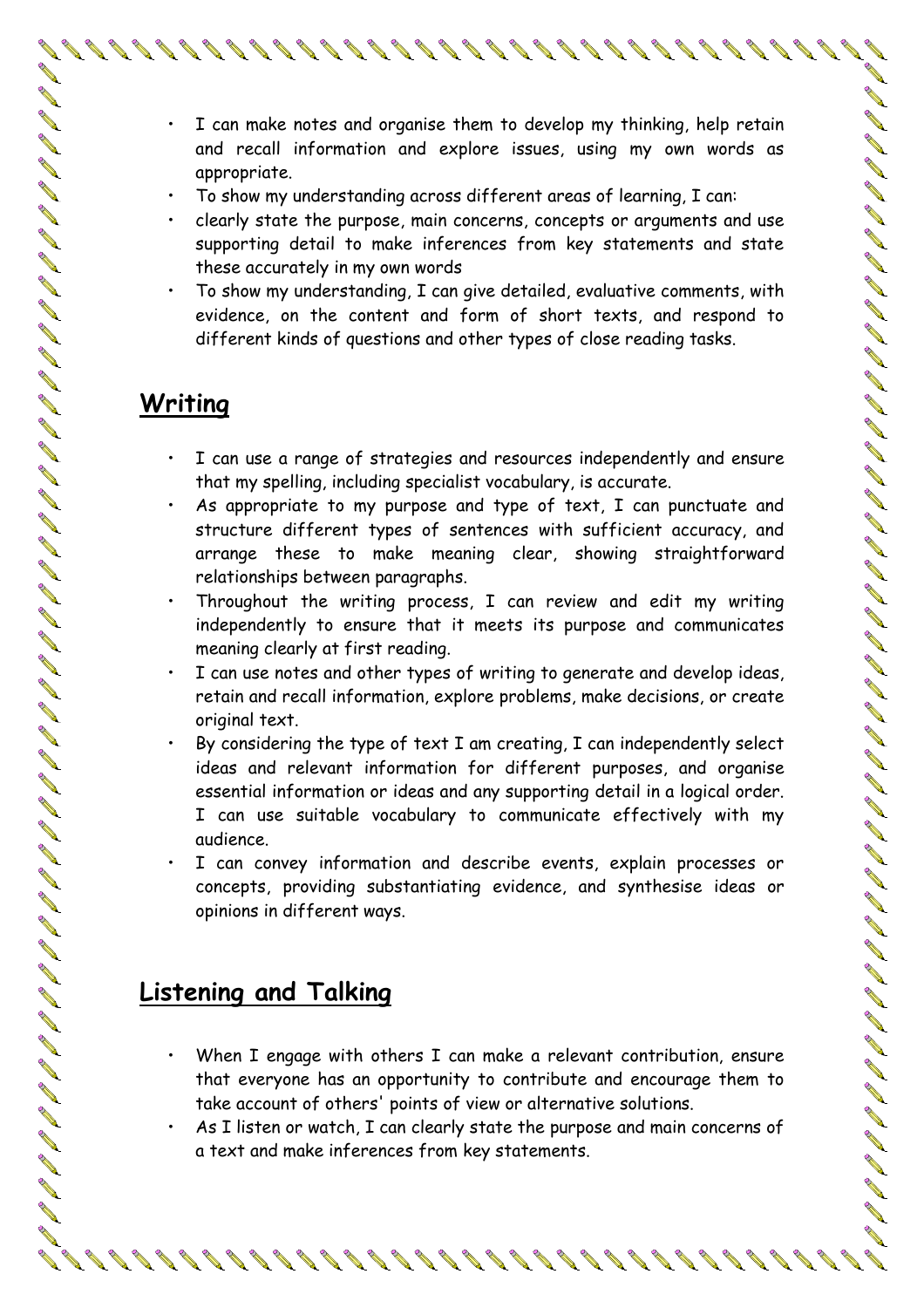• As I listen or watch, I can make notes and organise these to develop thinking, help retain and recall information, explore issues and create new texts, using my own words as appropriate.

# **The History of Alcatraz**

#### Link to CfE:

- ✓ *Before and as I read, I can apply strategies and use resources independently to help me find the information I need.*
- ✓ *To show my understanding, I can give detailed, evaluative comments, with evidence, on the content and form of short texts, and respond to different kinds of questions and other types of close reading tasks. E*



*Read the following passage about Alcatraz's history. Then answer the following questions in as much detail as possible because they will help you with your final report.* 

Isolated in the San Francisco Bay, this little island has earned its nickname "The Rock". The name Alcatraz is the English version of the Spanish word 'Alcatraces', meaning "pelican". The explorer Juan Manuel de Ayala gave the island its name because of all the pelicans he saw roosting there. The United States military was the island's first long-term resident, setting up a fortress in the 1850's during the California Gold Rush to protect the area's riches from foreign invasion. The fortress also housed military prisoners. In 1909 the Army built a new military prison that was in use for 24 years. After this the prison was given to the Department of Justice. It opened as a civilian prison in 1934 and was used to hold the country's most hardened criminals. One of the most famous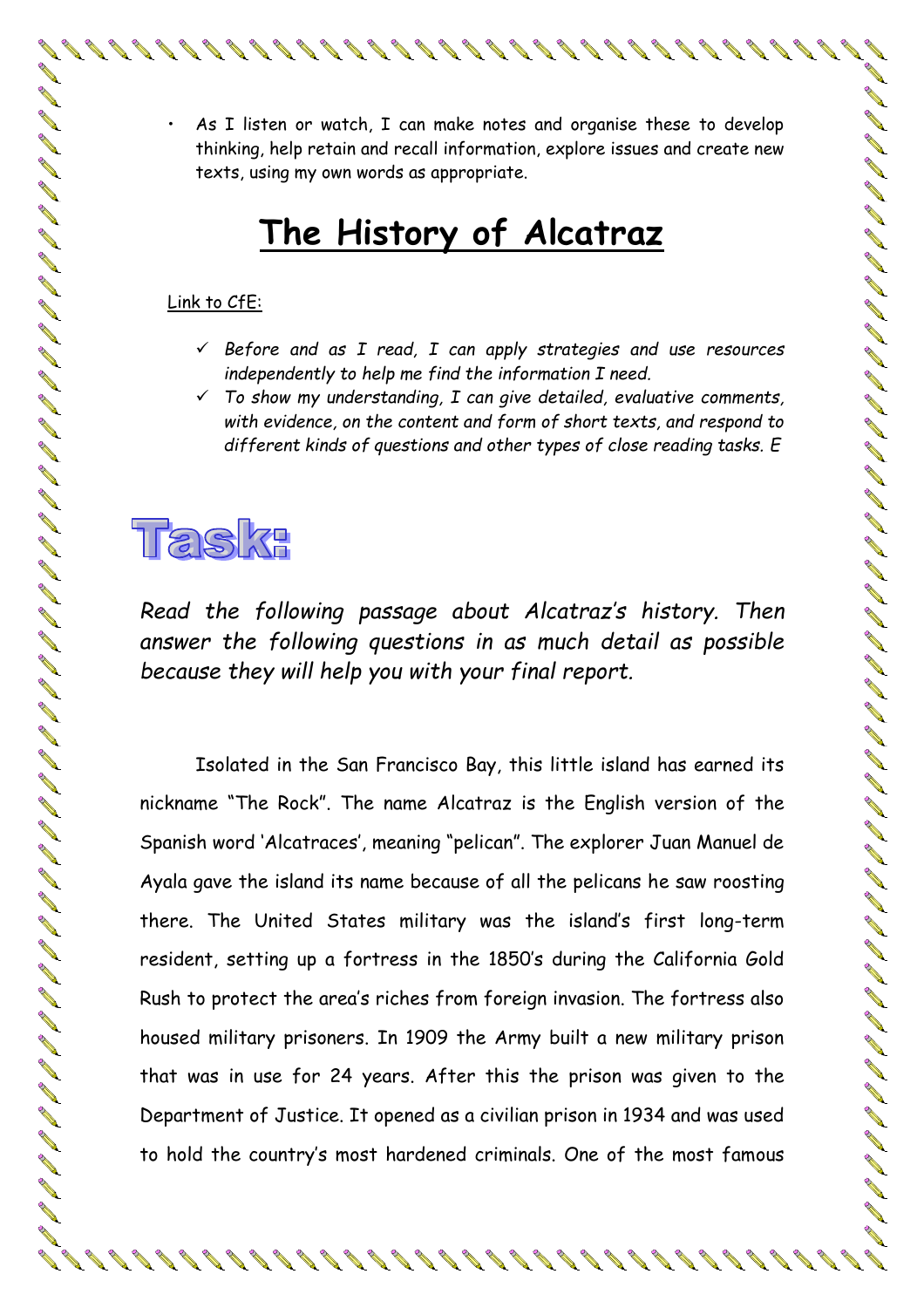inmates was the "Birdman of Alcatraz", a multiple-murderer who wrote books about birds.

#### Glossary

Resident: *A person who lives in a particular place*. Military: *Relating to soldiers, the armed forces or war.* Californian Gold Rush: *This occurred in the nineteenth century when people started to find gold in California. A lot of people rushed to California in the search for gold.*

Civilian: *A person who is not a member of the armed forces*. Fortress: *A strengthened building for defense, such as a castle.*

#### Questions

- 1. What is the nickname given to Alcatraz?
- 2. What does the word 'Alcatraz' mean?
- 3. Who first used the island and why?
- 4. What type of prisoners was held on Alcatraz at first?
- 5. How long did it last as a military prison?
- 6. What was it used for after this?
- 7. When did it open as a civilian prison?
- 8. What was the name of one of the most famous prisoners?

9. How did he get his name?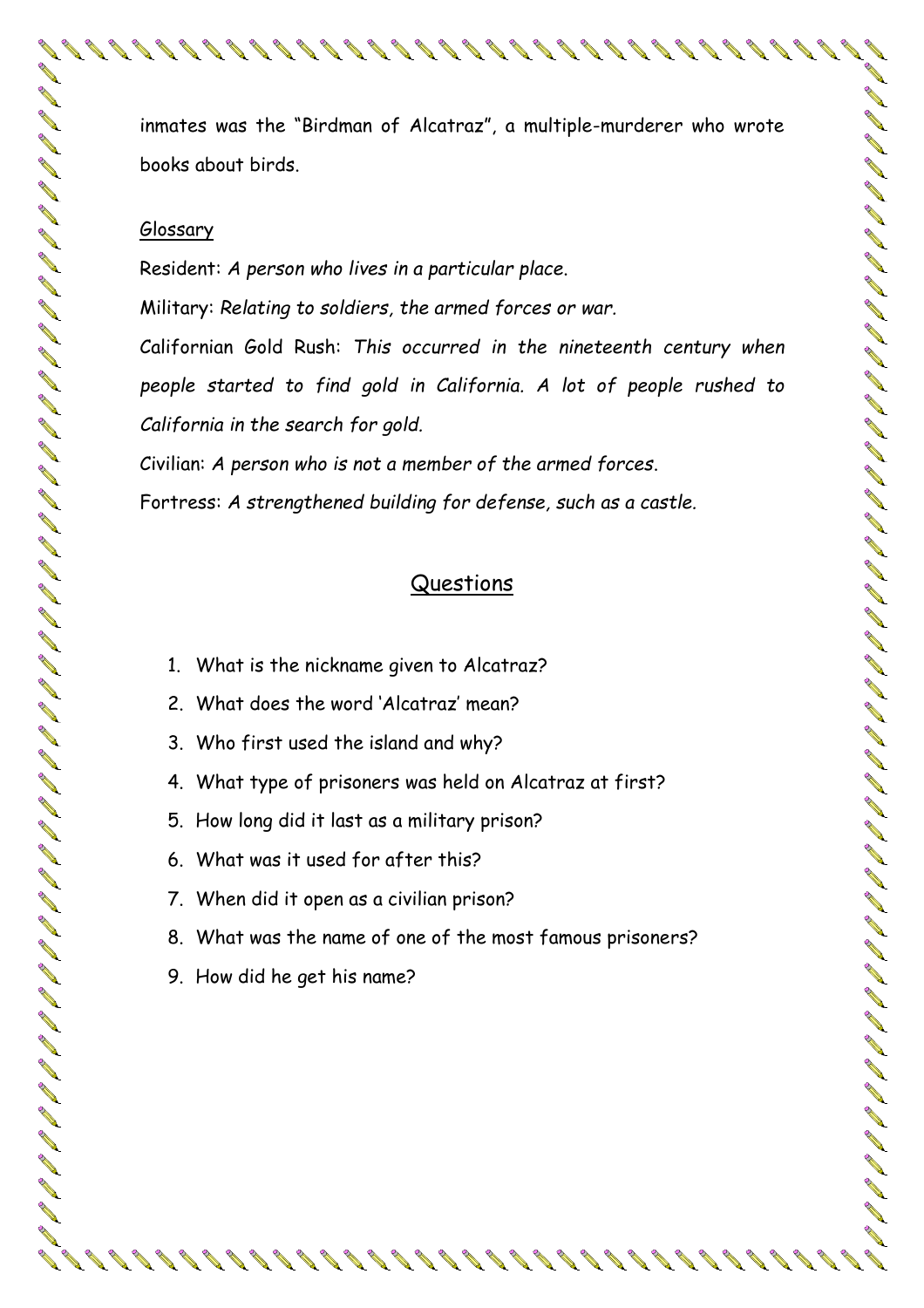

**The Inmates**

#### Link to CfE:

- $\checkmark$  Before and as I read, I can apply strategies and use resources independently to help me find the information I need.
- $\checkmark$  To show my understanding, I can give detailed, evaluative comments, with evidence, on the content and form of short texts, and respond to different kinds of questions and other types of close reading tasks.
- $\checkmark$  I can make notes and organise them to develop my thinking, help retain and recall information and explore issues, using my own words as appropriate.

# Taska

#### Read the passage about the inmates.

Inmates who arrived at Alcatraz were driven in a small van to the top of the hill. They were processed in the basement area and given all their basic amenities and a brief shower. When Al Capone arrived on the



インタインタイム インタイム インター インタイム インタイム インタイム インタイム インタイム インタイム インタイム

island, he made some attempts to disobey the rules. He had previously been held in a prison in Atlanta and had enjoyed the power that he had there. He had prison guards working for him and had a lot of influence over other prisoners. When Capone first arrived he tried to show off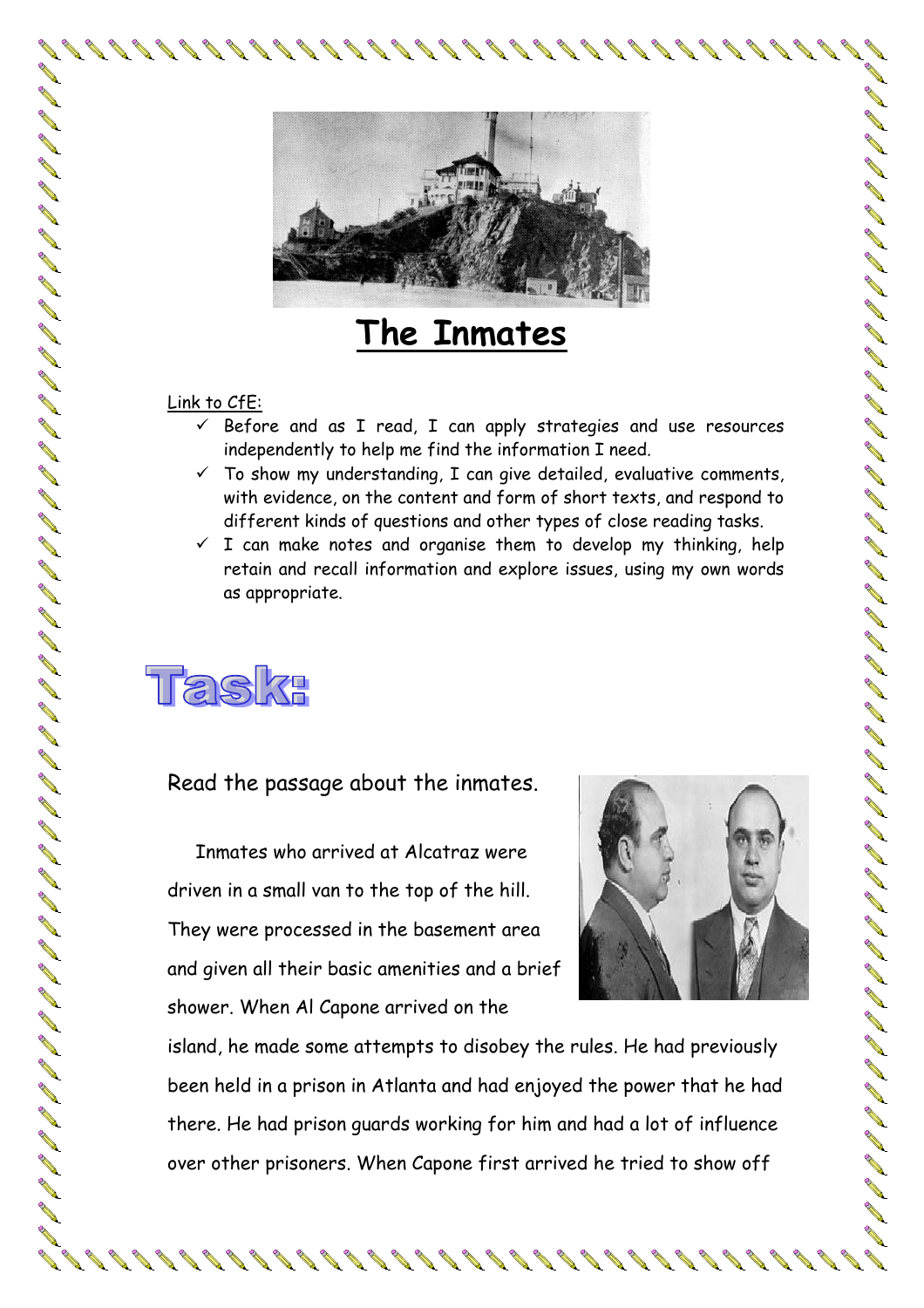to other inmates by asking the prison warden stupid questions, making smug comments and grinning. Later he tried to bribe the prison warden but he refused to get involved. Eventually Capone realized that the warden could not be bribed and he accepted the regime. He spent four and a half years on Alcatraz and had a variety of jobs. He got into a fight with another inmate in the recreation yard and was placed in isolation for eight days. While Capone was working in the prison basement, an inmate who was standing in line waiting for a hair cut, exchanged words with him and then stabbed him with a pair of shears. Capone was admitted to the prison hospital and released a few days later. Another gangster who spent a long time on Alcatraz was George "Machine Gun" Kelly. He arrived on Alcatraz in 1934. He quietly served 17 years on Alcatraz before being transferred to another prison.

#### Glossary

Inmates: *the prisoners* Processed: *prepared* Amenities: *things that add to the pleasure or comfort of something.* Regime: *the system of power*

You need to find out the following information:

- 1. What happened when they arrived at Alcatraz?
- 2. What was the name of one of the most famous inmates?
- 3. How did he behave when he first arrived on Alcatraz?
- 4. Describe some of the 'disagreements' he had while on Alcatraz.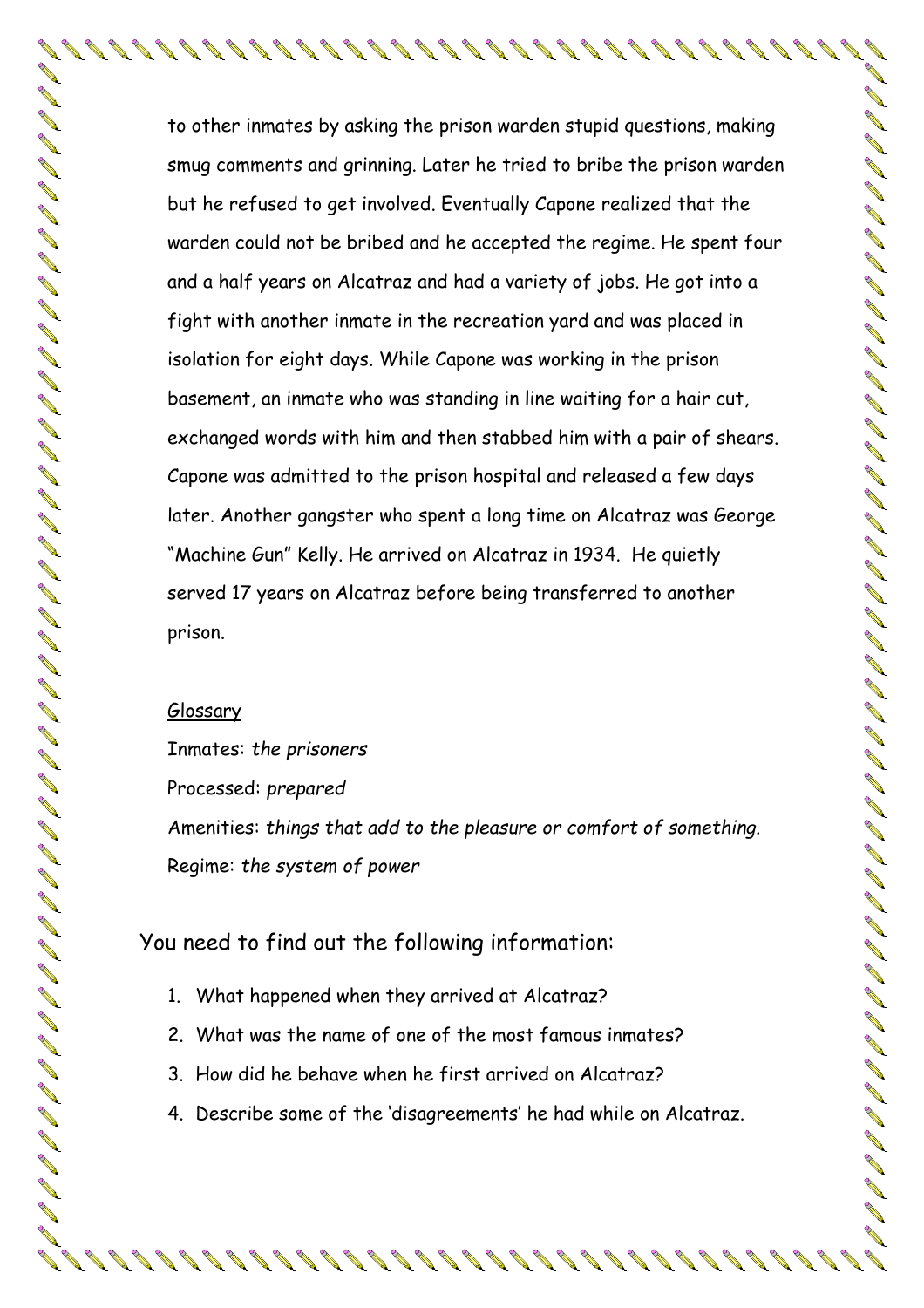

Read the information below about some of the most well known inmates of Alcatraz. Put the information in this table into sentences in your jotter to add to your notes.

| Name of Inmate              | Crime Committed |
|-----------------------------|-----------------|
| Robert Stroud known as "the |                 |
| Birdman of Alcatraz".       |                 |
| George Kelly known as       |                 |
| "George Machine Gun Kelly". |                 |
| Floyd Hamilton              |                 |
| Alvin Karpis                |                 |
| Al Capone                   |                 |
| Lloyd Barkdoll              |                 |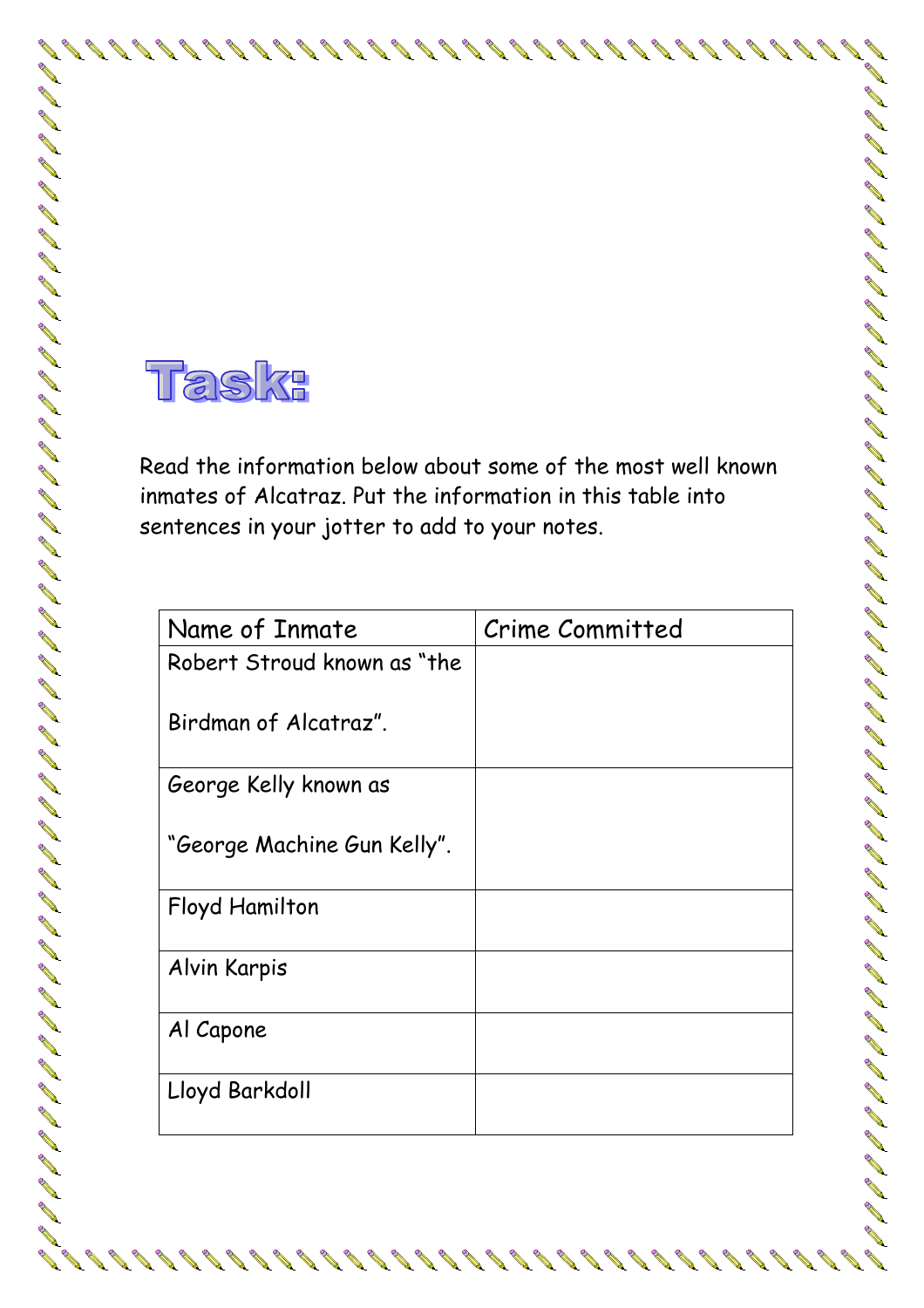# **The Birdman of Alcatraz**

Link to CfE:

- Before and as I read, I can apply strategies and use resources independently to help me find the information I need.
- $\checkmark$  To show my understanding, I can give detailed, evaluative comments, with evidence, on the content and form of short texts, and respond to different kinds of questions and other types of close reading tasks.

# Taska

(1) Read the passage about The Birdman of Alcatraz.

Marvey Bailey<br>
Harvey Bailey<br>
Harvey Bailey<br>
Harvey Bailey<br>
The Solution of Before an<br>
independent of Transferred with evident<br>
of the man different interaction<br>
(1) Read the<br>
Other than A<br>
Developed directly interaction<br> Other than Al Capone, Alcatraz's most written about inmate was a 52- year- old Robert Stroud. Stroud was one of the few inmates placed directly into Alcatraz' Segregation Unit when he was transferred there from Leavenworth Prison. Stroud spent 17 years on Alcatraz and was never introduced to most of the other inmates. In 1909 the then 18- year -old Stroud shot and killed a bartender. For this killing Stroud was convicted and in 1911 was sent to McNeil Island, a prison in Washington. Stroud was considered a difficult prisoner to manage. In November 1911, he stabbed a hospital worker who he thought had reported him for trying to get drugs. After this Stroud was transferred to Leavenworth Prison. Stroud now 22 became a disciplinary problem for the staff at Leavenworth. He spent time in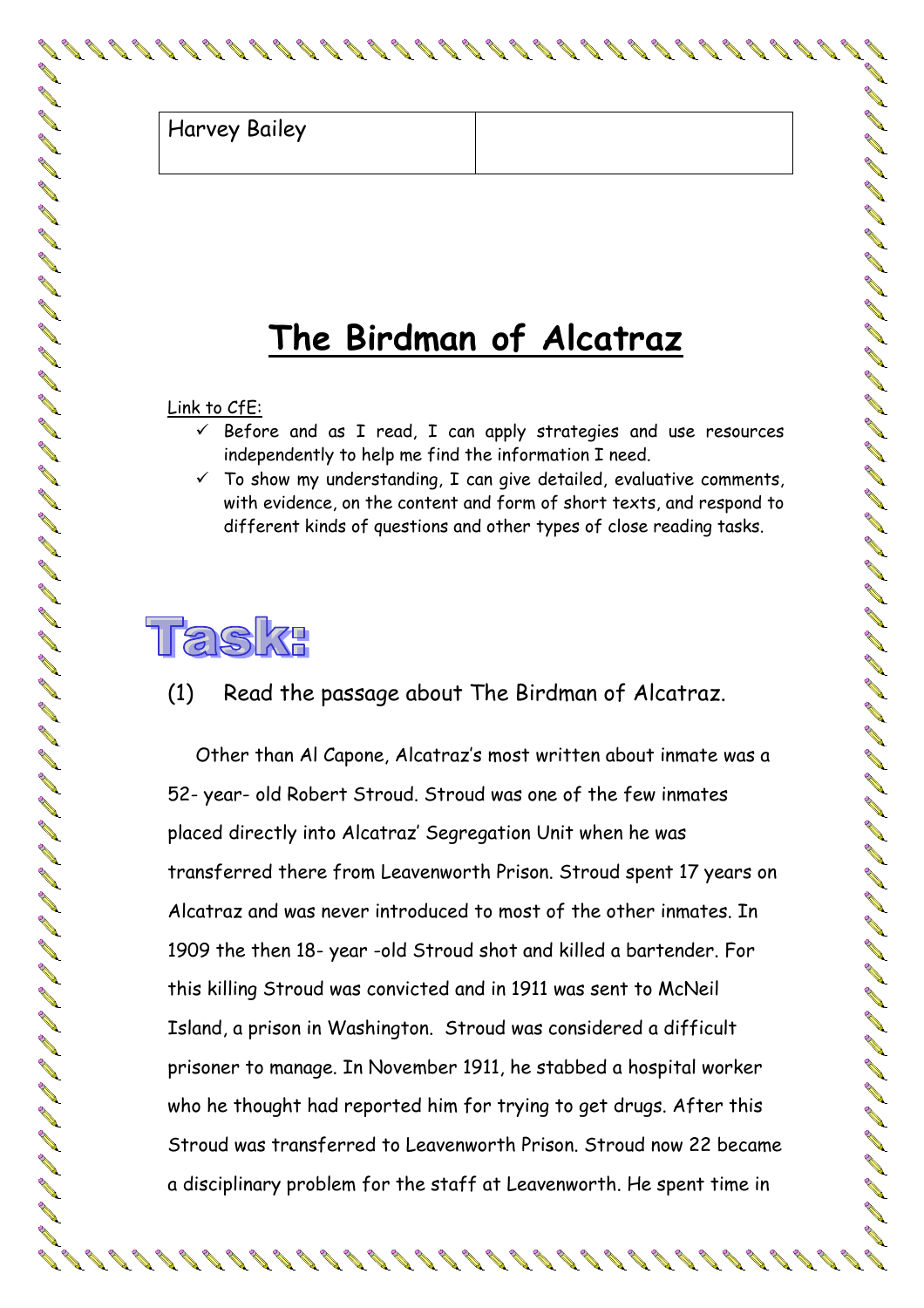isolation for stealing hacksaw blades, chisels and other potentially dangerous tools. In March 1916, in front of over 1,000 inmates, Stroud stabbed Andrew Turner, a young guard. He died a few minutes later. Apparently Stroud was very upset after finding out that his younger brother had attempted to visit him but had been turned away because he had come on the wrong day. Stroud was convicted and sentenced to death by hanging. His mother desperately pleaded for his life and his death sentence was changed to life in prison without parole. While in Leavenworth prison Stroud had developed a keen interest in birds after finding an injured sparrow in the yard. He was allowed to breed and keep a lab inside his cell because it was felt that this would be a good use of his time. Stroud wrote two books on canaries and raised nearly 300 birds within his cell. Due to this bird breeding, Stroud's cell was very unhygienic. He would have several bird carcasses on which he would perform autopsies and his cell was stacked with cages from floor to ceiling. The crowded conditions of his cell meant that cell searches were impossible and guards were concerned about security and they fought to have him transferred to another prison. When Stroud left his cell guards found equipment that he had requested was being used to make alcohol. It became clear that Stroud was using his bird activities to hide illegal activities and the guards also found a knife hidden in a hole in his work desk. Stroud spent 17 years of his life on Alcatraz but he was not allowed to keep any birds on Alcatraz. In 1963 he was found dead in his cell from natural causes.

#### Glossary

Segregation: *to keep separate from*.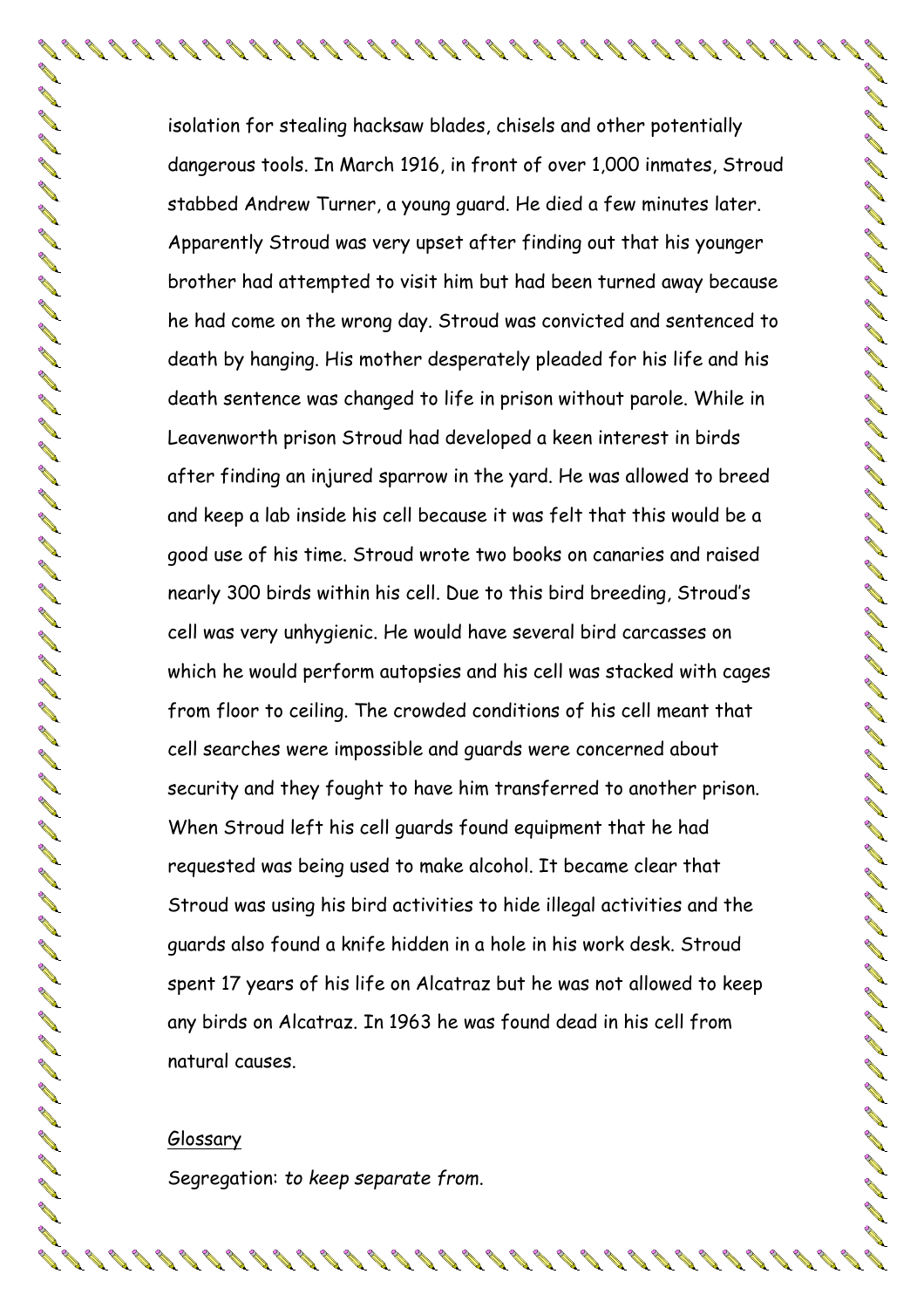Disciplinary: *This comes from the word discipline that means having order and rules.* Parole: *the early release of a prisoner on a promise of good behaviour*.

Breed: *to produce offspring*

Lab: *short for laboratory. A place where experiments are carried out.* Unhygienic: *not very clean.*

Carcasses: *The dead body of an animal.*

Autopsies: *An inspection and dissection of a body after death, often to determine the cause of death.*

You need to find out the following:

- (2) How long did Robert Stroud, known as "The Birdman of Alcatraz" spend on the island?
- (3) What was the first crime that he committed?
- (4) What age was he when he committed his first crime?
- (5) When Stroud was in Leavenworth prison what problems did he cause?

- (6) Why was Stroud not hanged?
- (7) How did he get his name as the Birdman of Alcatraz?
- (8) Describe what his cell looked like.
- (9) When was he transferred to Alcatraz?
- (10) What illegal activities did Stroud get up to?
- (11) How long did he spend on Alcatraz?
- (12) When and how did he die?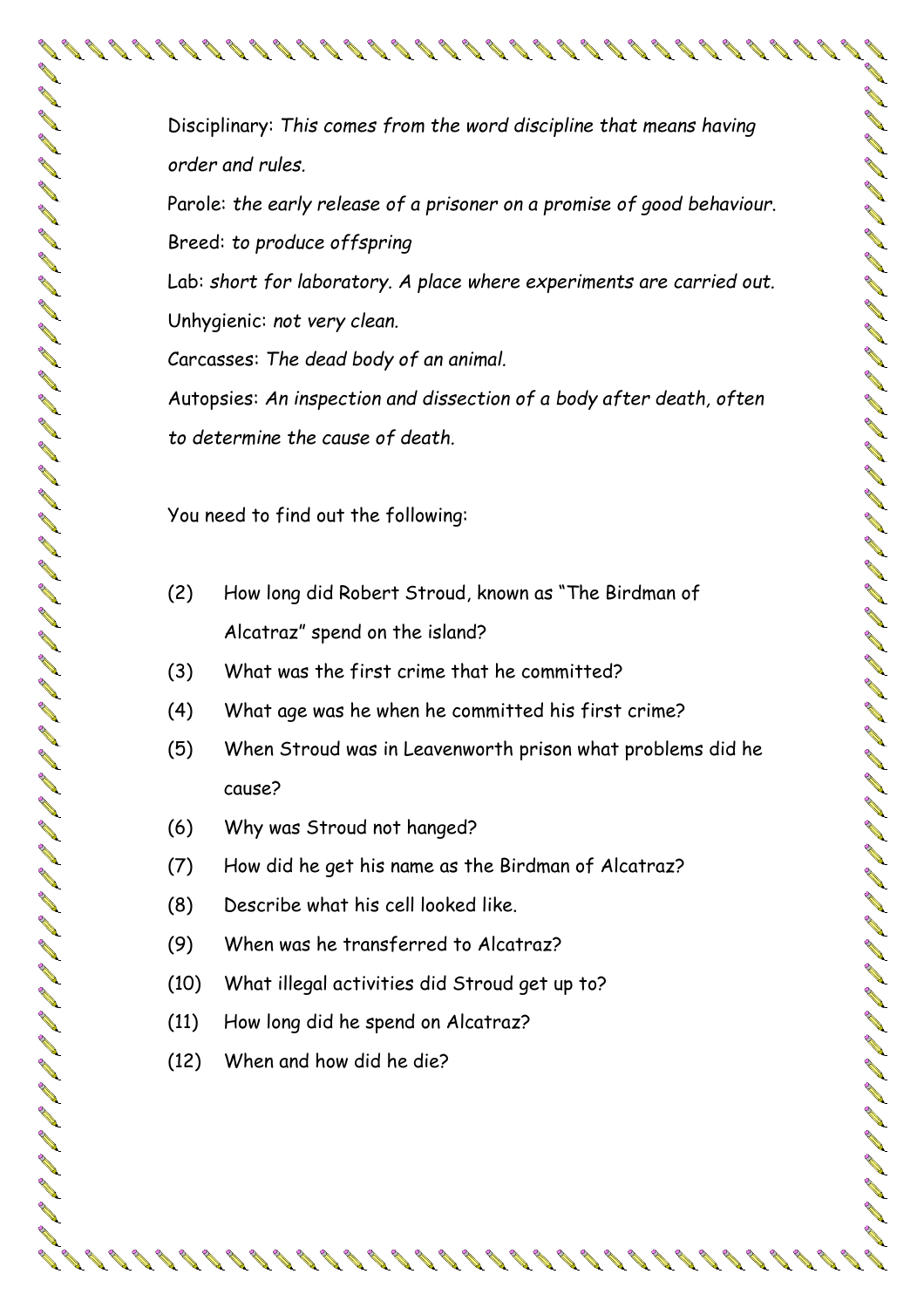# **The Cells**

#### Link to CfE:

- $\checkmark$  Before and as I read, I can apply strategies and use resources independently to help me find the information I need.
- $\checkmark$  To show my understanding, I can give detailed, evaluative comments, with evidence, on the content and form of short texts, and respond to different kinds of questions and other types of close reading tasks.



Read the following passage about the cells on Alcatraz.



Each cell in the main prison area was 5 feet by 9 feet. Cells contained a small sink with cold running water, a small bed and a toilet. There were 336 cells in Blocks B and C, the main prison cells.

There were also 36 segregation cells and 6 solitary confinement cells in Block D. The cells in Block A were only used a few times for shortterm inmates who needed to be kept apart from the rest of the inmates. There was a single strip cell that was also known as the "Oriental". This was a steel cell with no toilet or sink, just a small hole in the floor. Inmates were placed in the cell without clothing and were given restricted diets. The cell had a set of bars through which food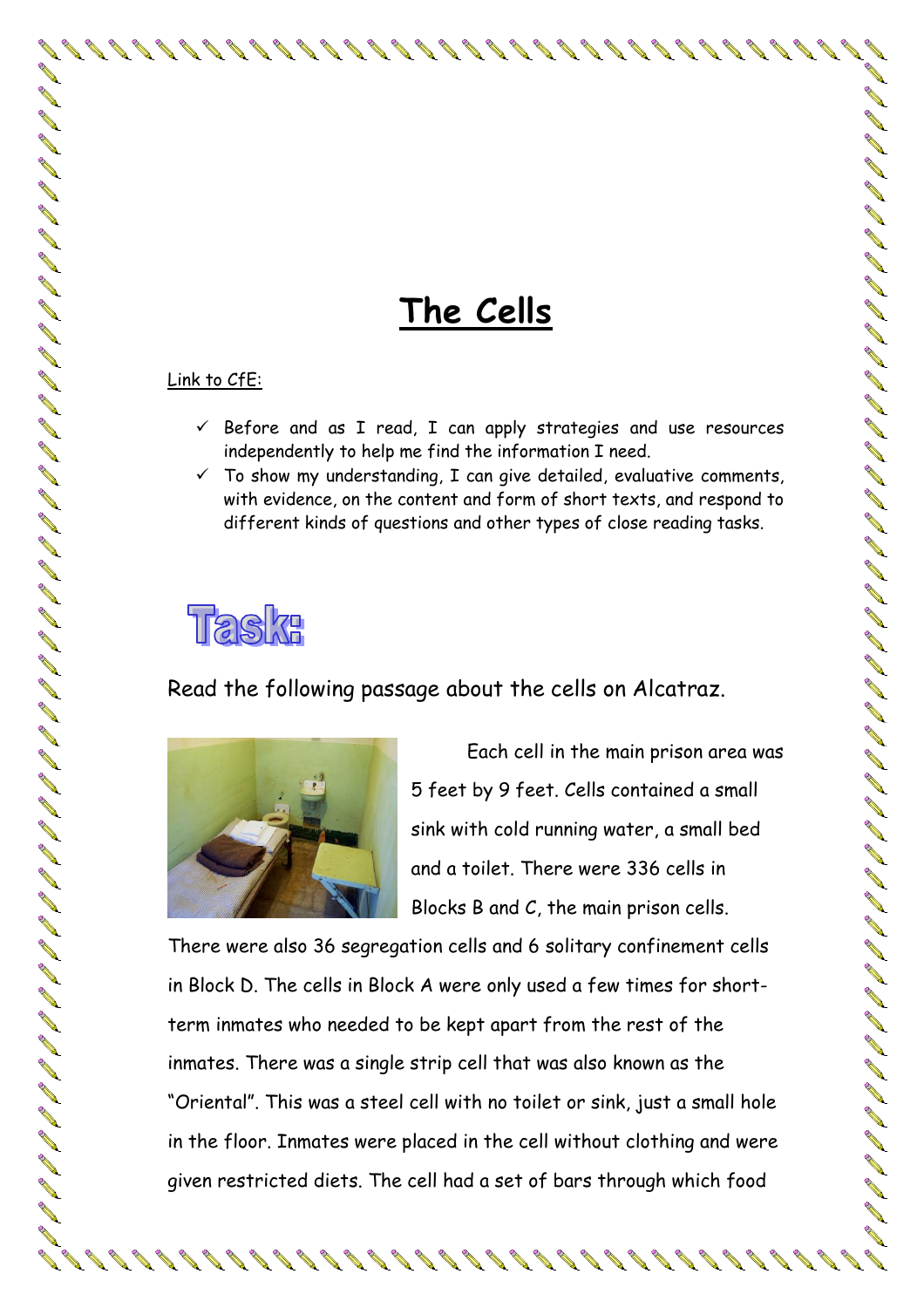was passed. The solid steel outer door remained closed, leaving the inmate in total darkness. A sleeping mattress was allowed during the night, but was taken away at dawn. Inmates were usually only held here for one or two days at a time. The Hole was a similar type of cell. Al Capone was in the Hole 3 times during his time on Alcatraz due to his behaviour.

There were several of these types of cells and they were kept as a severe punishment for prisoners. Mattresses were again taken away during the day and prisoners existed on bread and water. Like the strip cells, these cells were also in complete darkness but prisoners could spend as long as 19 days in these conditions. Sometimes prisoners emerged from these cells close to insanity and ended up in the prison hospital. There were even worse places than the hole. Underneath Alcatraz were the dungeons. Here prisoners were totally isolated and the rest of the prisoners could not hear their screams. In the dungeons prisoners were chained to the walls and they received only two cups of water and one slice of bread every day. They were stripped of their clothing and their dignity as guards chained them to the wall in a standing position from six in the morning to late at night. Only then were they given a blanket to sleep in.

#### Glossary

Solitary Confinement: *When a prisoner is kept in a cell by themselves*.

You need to find out the following:

- (1) The size of the cells on Alcatraz
- (2) How many cells were there in Blocks B and C in Alcatraz?

(3) What did each of the main cells contain?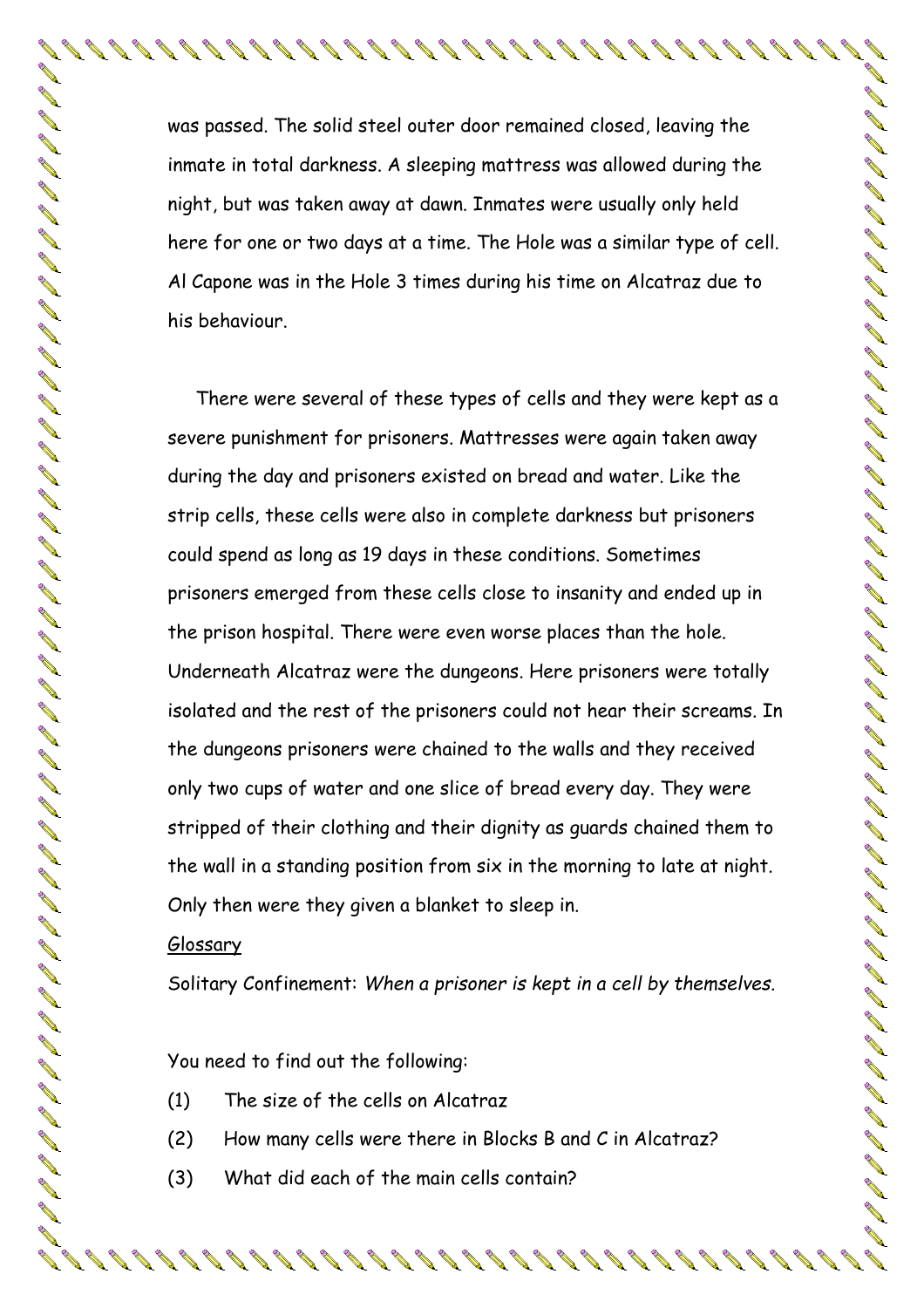- (4) Describe the conditions of the 'strip cell'
- (5) Describe the condition of the 'hole'.
- (6) What prisoner ended up in the hole 3 times?

## **Imaginative Writing Task**

#### Link to CfE:

- $\checkmark$  By considering the type of text I am creating, I can independently select ideas and relevant information for different purposes, and organise essential information or ideas and any supporting detail in a logical order. I can use suitable vocabulary to communicate effectively with my audience.
- $\checkmark$  As appropriate to my purpose and type of text, I can punctuate and structure different types of sentences with sufficient accuracy, and arrange these to make meaning clear, showing straightforward relationships between paragraphs.
- $\checkmark$  I can use a range of strategies and resources independently and ensure that my spelling, including specialist vocabulary, is accurate.

Imagine you are a prisoner and you have just been sent to Alcatraz.

Write a diary entry describing your first day and night in Alcatraz. Remember you should use 'I' and 'me' because you are writing from the prisoner's point of view. You should also include a date because it is a diary entry. Your chosen date should be between when Alcatraz opened in 1934 and closed in 1963.

You should include the following points:

- o How you felt when you arrived
- o What the island looked like
- o What the other prisoners were like
- o Your cell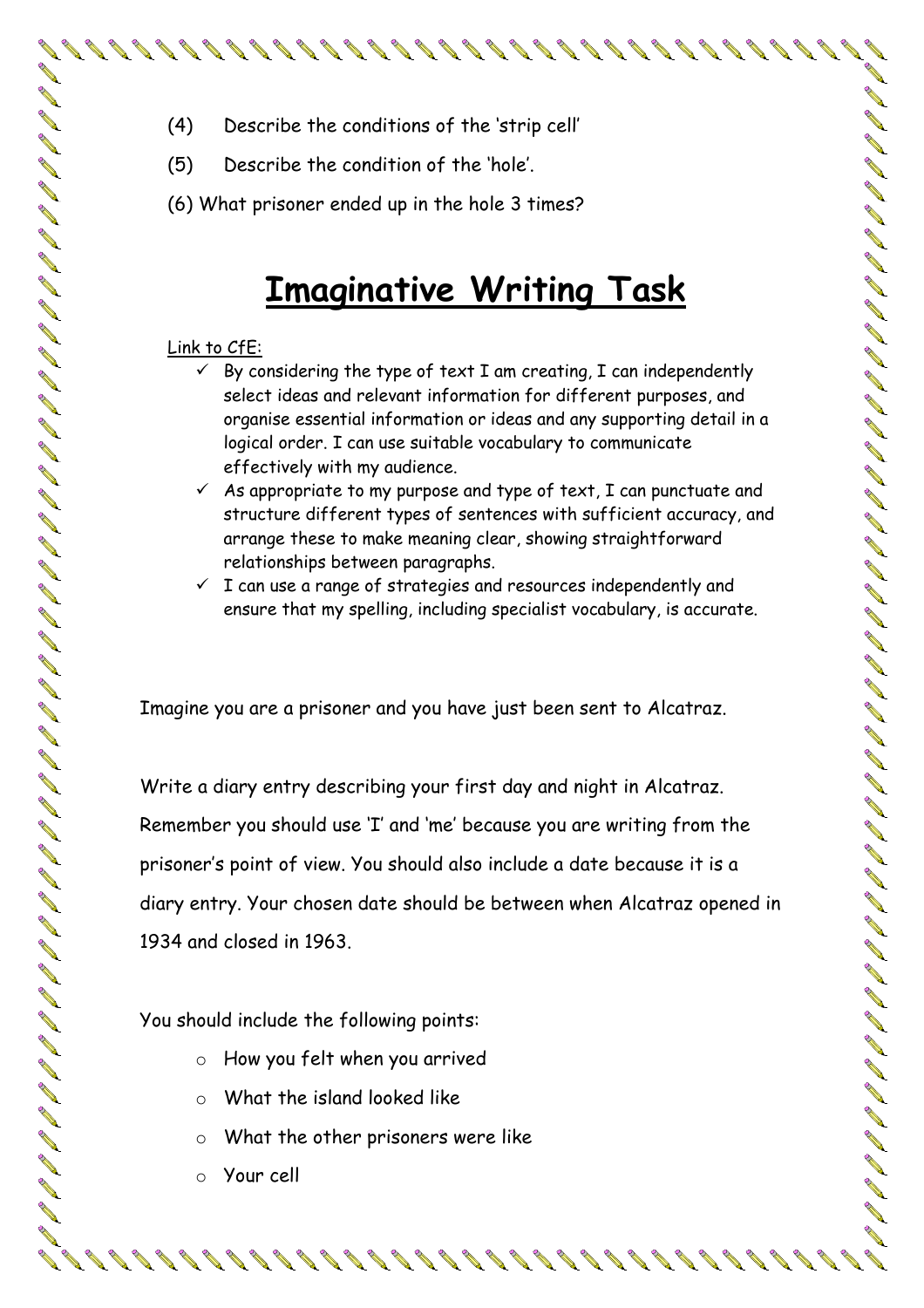- o Your first meal
- o How you feel about being in Alcatraz
- o Your first night
- o The future that lies ahead of you

You can use the following line to get you started

#### *Dear Diary,*

 *I arrived on Alcatraz today. I was terrified because I had heard so many awful stories about it…*

Below is a word bank to help you.

How you felt when you arrived: scared, worried, anxious, terrified…

What the island looked like: isolated, big, secure…

What the other prisoners were like: Tough, frightening, violent, mean…

What your cell looked like: small, tiny, claustrophobic, cold, basic…

What your first meal was like: tasteless, plain, horrible, small portion…

Your first night: long, sleepless, cold, uncomfortable…

How you feel about your future: depressed, hopeless, long…